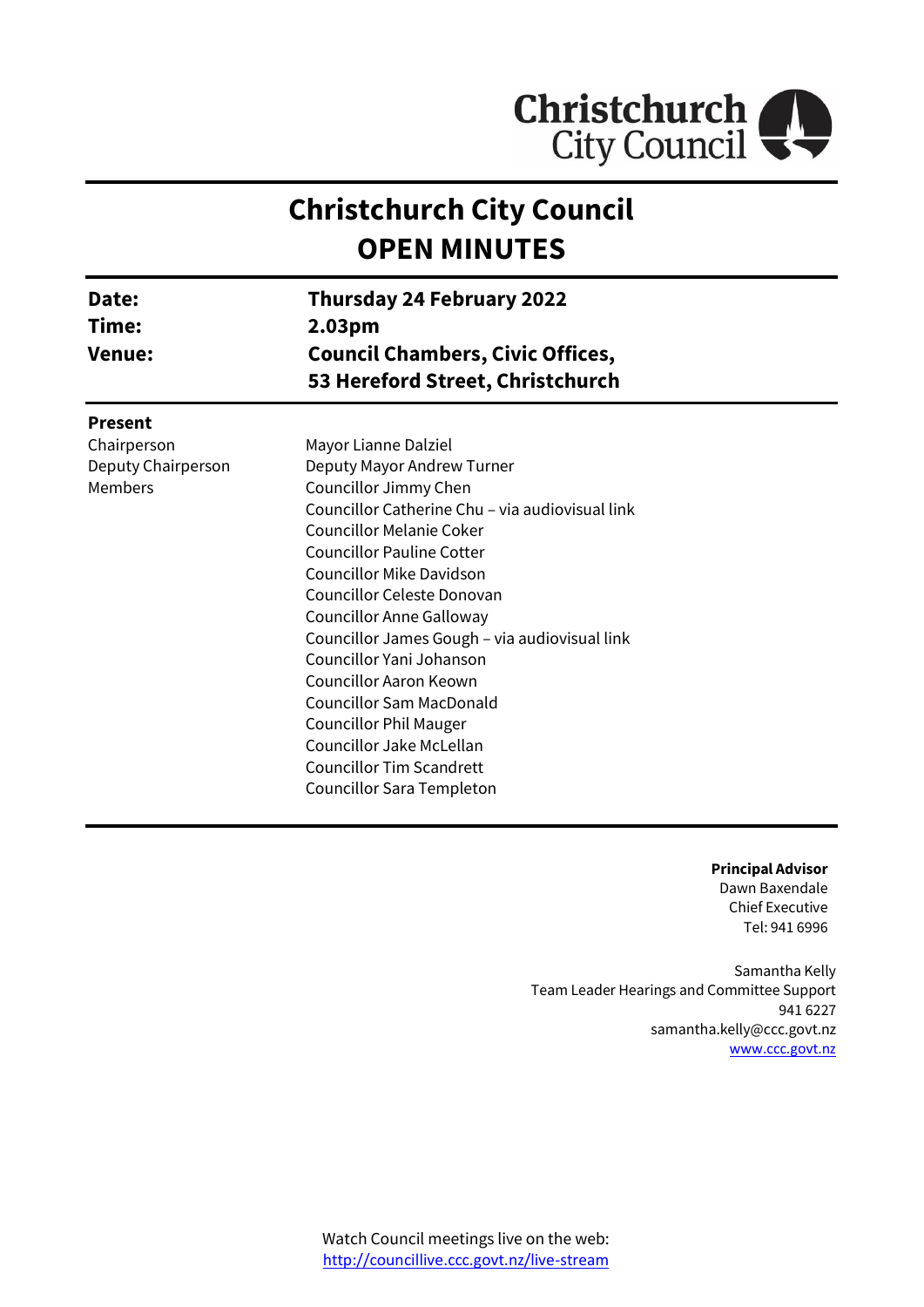

# **1. Apologies Ngā Whakapāha**

There were no apologies received.

# **2. Declarations of Interest Ngā Whakapuaki Aronga**

There were no declarations of interest recorded.

# **3a. Draft Annual Plan 2022/23**

### **Comment**

- 1. Before considering the draft Annual Plan 2022/23 Peter Ryan, Head of Performance Management and Leah Scales, acting General Manager Resources presented the Council Officer report.
- 2. Following the Council Officer presentation, Councillor MacDonald provided an update regarding the Audit Risk and Management Committees recommendations from its meeting held on 14 February 2022.
- 3. Councillors were then provided the opportunity to ask questions for clarification regarding the draft Annual Plan 2022/23 and regarding Councillors proposed amendments.

# **Suspension of Standing Orders**

### **Council Resolved CAPL/2022/00005**

That pursuant to Standing Order 3.5 (Temporary Suspension of Standing Orders) the following Standing Orders be suspended to enable a more informal discussion regarding Item 3 on the agenda:

- 17.5: members may speak only once;
- 17.6: limits on number of speakers;
- 18.1: general procedure for speaking and moving motions;
- 18.8: foreshadowed amendments;
- 18.9: lost amendments.

Mayor/Deputy Mayor **Carried**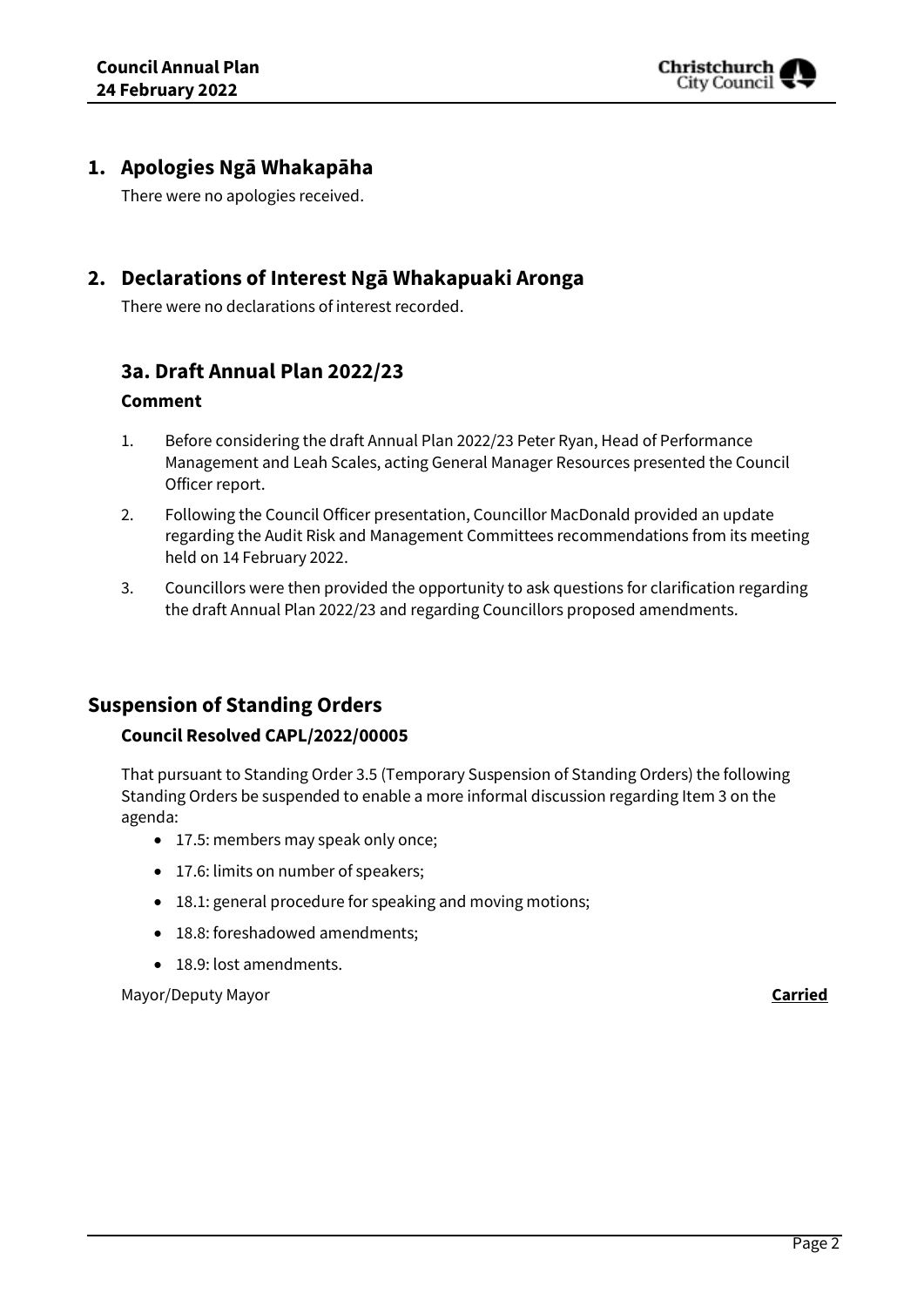# **3. Draft Annual Plan 2022/23**

### **Comment**

- 1. Recommendations 1 to 5 below were Moved by the Mayor and Seconded by Deputy Mayor Turner.
- 2. Recommendation 3 was additional to the staff recommendations.
- 3. Recommendation 1g was divided into two sections to enable Councillors to vote separately on the proposed increase to children's swim fees including lessons.
- 4. The meeting then considered Councillor's amendments, as listed below, to be included in the draft 2022/23 Annual Plan consultation.

### **Council Decision**

### **Motion – Moved by the Mayor and Seconded by Deputy Mayor Turner**

- 1. Notes the following recommendations of the Council's Audit and Risk Management Committee at its meeting on 14 February 2022:
	- a. That the Committee has reviewed the general checklist and sign-off by management, including significant forecasting assumptions, in respect of the information that provides the basis for the Draft 2022/23 Annual Plan.
	- b. Advises the Council that in the Committee's opinion an appropriate process has been followed in the preparation of this information.
- 2. Approves and adopts for consultation the information contained or referred to in the staff report which provides the basis for the Draft 2022/23 Annual Plan and proposed changes to revenue, financing and rating policies, together with any amendments made by resolution at the meeting, and which includes the following attachments:
	- a. Financial Overview, including changes to the Financial Statements and Funding Impact Statement contained in the Long Term Plan 2021-2031;
	- b. Funding Impact Statement, including Rating information;
	- c. Financial Prudence Benchmarks;
	- d. Proposed Capital Programme, including changes;
	- e. Proposed Changes to Levels of Service;
	- f. Prospective Financial Statements;
	- g1. Proposed Fees and Charges Increased children's swim fees including lessons;
	- g2. Proposed Fees and Charges, including changes Excluding increased children's swim fees including lessons;
	- g. Reserves and Trust Funds;
	- h. Capital Endowment Fund;
	- i. Revenue, financing and rating policies;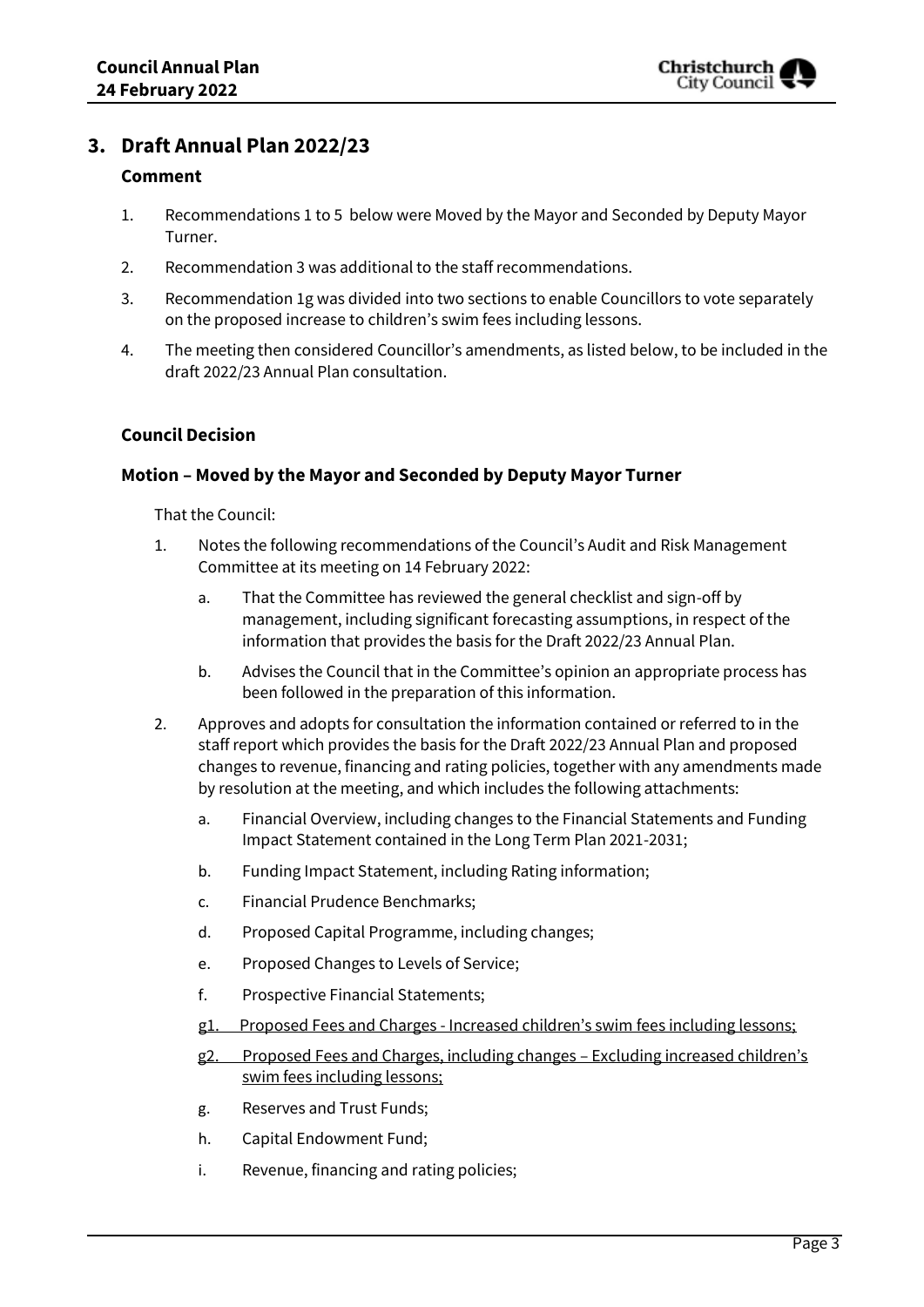- 3. Notes that the information included in resolution 2 above includes the following proposals which are referenced in resolution 6:
	- a. wheelie bin kerbside collection area changes and "opt out" arrangements (as set out in the funding impact statement);
	- b. a new general rate differential for vacant central city land (as set out in the funding impact statement);
	- c. a new policy on the remission and postponement of rates on Maori freehold land;
	- d. other changes to the Council's revenue and financing and rates remissions policies.
- 3. Authorises the General Manager Resources and Assistant Chief Executive Officer to make any non-material changes to the documents and/or information attached to or referred to in the staff report.
- $4.$ Adopts the Ōtākaro Avon River Corridor activity plan, as a collation of the contributions to this work included in other Council activities (Attachment K).

Mayor/Deputy Mayor

### **Council Resolved CAPL/2022/00006**

### **Amendment 1. Pukeko Centre**

That the Council:

- 1. As part of the draft 2022/23 Annual Plan approve a grant of \$400,000 from the Capital Endowment Fund to the Pukeko Centre to enable the facility development to proceed to a stage where it can open to the public, subject to the following conditions:
	- a. All grant funds drawn down are matched by the Pukeko centre 1:1.
	- b. No grant funding is drawn down until the project raises sufficient funds to complete to a stage where it can open to the public.
	- c. Capital Endowment funding is set aside in two instalments \$200,000 in 2022/23 and \$200,000 in 2023/24.

Councillor Donovan/Councillor Davidson **Carried**

### **Council Resolved CAPL/2022/00007**

### **Amendment 2. Edgeware Pool**

- 1. Noting that the Council resolved on 22 June 2018 to make a capital grant of \$1.25 million to the Edgeware Pool Group (i.e. St Albans Pavilion and Pool Incorporated) according to certain conditions, and noting that the St Albans Pavilion and Pool Incorporated have not met those conditions, the Council amends the terms of the grant as follows:
	- a. The Council grants St Albans Pavilion and Pool Incorporated a capital grant of \$3 million to be used for the construction of a community pool on land at 43A Edgeware Road, on terms set out in paragraph (b):
	- b. The grant will only be paid to St Albans Pavilion and Pool Incorporated, in instalments at agreed milestones, on confirmation that: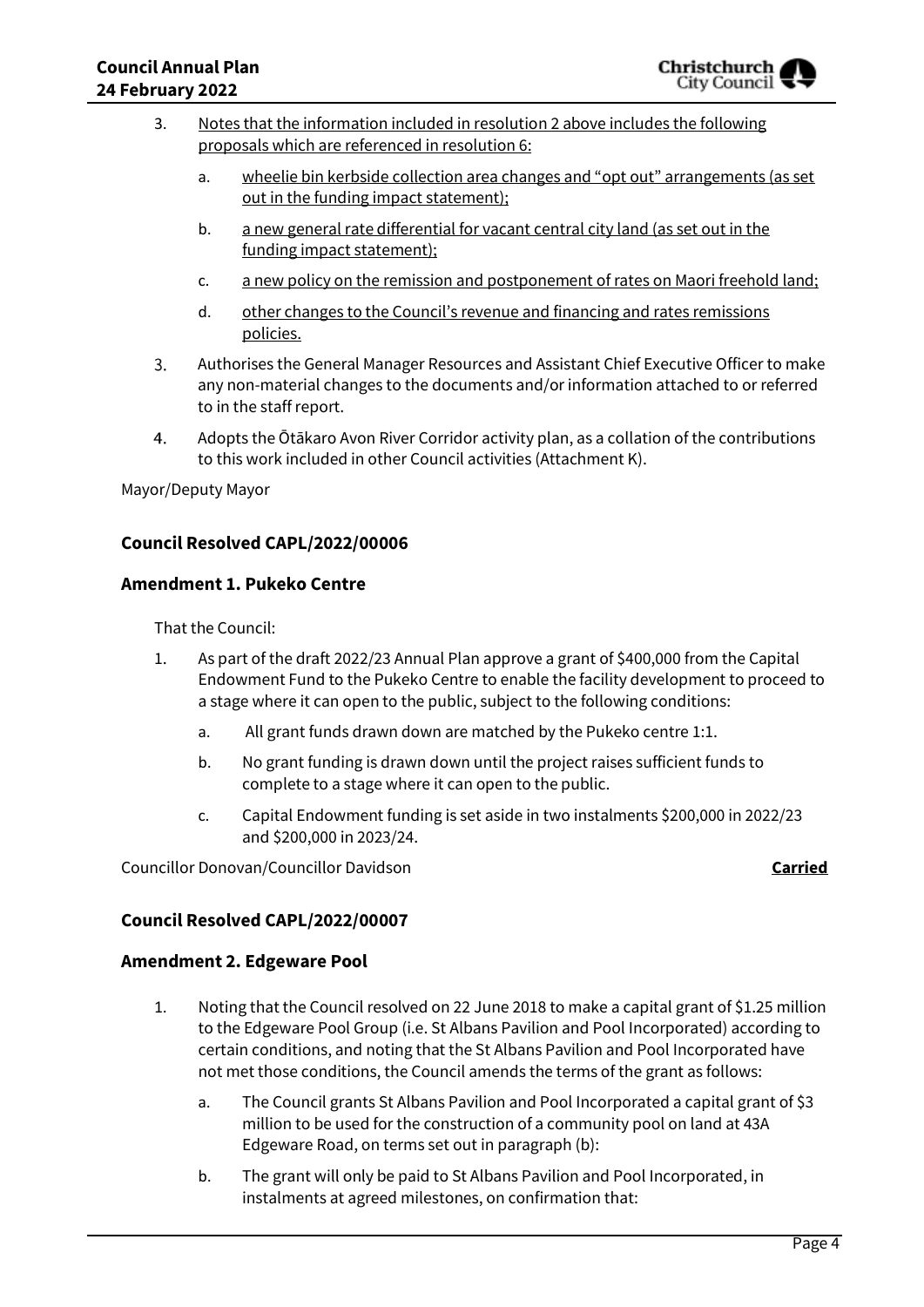|    |                                                                                                                                                                                                                                                                            | i.    | The Head of Recreation, Sports & Events is satisfied that the project<br>brief/scope is appropriate for an outside community pool:                                                                                                                                                                                                                                                                                                                   |
|----|----------------------------------------------------------------------------------------------------------------------------------------------------------------------------------------------------------------------------------------------------------------------------|-------|------------------------------------------------------------------------------------------------------------------------------------------------------------------------------------------------------------------------------------------------------------------------------------------------------------------------------------------------------------------------------------------------------------------------------------------------------|
|    |                                                                                                                                                                                                                                                                            | ii.   | A registered Quantity Surveyor has confirmed the total project costs based<br>on developed design and are within the project budget:                                                                                                                                                                                                                                                                                                                 |
|    |                                                                                                                                                                                                                                                                            | iii.  | That St Albans Pavilion and Pool Incorporated have raised the balance of<br>the funds to complete the full project:                                                                                                                                                                                                                                                                                                                                  |
|    |                                                                                                                                                                                                                                                                            | iv.   | That St Albans Pavilion and Pool Incorporated has provided to the Council<br>an operational and capital renewal plan and budget with evidence that the<br>ongoing budgets required will be able to be covered by St Albans Pavilion<br>and Pool Incorporated without any Council funding:                                                                                                                                                            |
|    |                                                                                                                                                                                                                                                                            | ٧.    | That St Albans Pavilion and Pool Incorporated have entered into and signed<br>a construction contract that is within the project budget:                                                                                                                                                                                                                                                                                                             |
|    |                                                                                                                                                                                                                                                                            | vi.   | That St Albans Pavilion and Pool Incorporated are solely responsible for any<br>cost escalations in excess of the proposed budget.                                                                                                                                                                                                                                                                                                                   |
|    | c.                                                                                                                                                                                                                                                                         |       | The grant will be tagged on the basis that:                                                                                                                                                                                                                                                                                                                                                                                                          |
|    |                                                                                                                                                                                                                                                                            | vii.  | if the terms of the grant are breached, St Albans Pavilion and Pool<br>Incorporated must repay the grant to the Council:                                                                                                                                                                                                                                                                                                                             |
|    |                                                                                                                                                                                                                                                                            | viii. | in the event of the liquidation or wind up of St Albans Pavilion and Pool<br>Incorporated, the grant will constitute a secured first ranking debt owed to<br>the Council and must be repaid to the Council in accordance with clause<br>17.2(a) of the St Albans Pavilion and Pool Incorporated's Rules.                                                                                                                                             |
| 2. | The conditions of the grant will be set out in a funding agreement with St Albans Pavilion<br>and Pool Incorporated and the Council delegates to the Chief Executive, the authority to<br>enter into and sign the funding agreement on her being satisfied with its terms. |       |                                                                                                                                                                                                                                                                                                                                                                                                                                                      |
| 3. | The Council will provide a letter of commitment to St Albans Pavilion and Pool<br>Incorporated detailing the above conditions to provide to other contributors to help<br>with their fundraising efforts.                                                                  |       |                                                                                                                                                                                                                                                                                                                                                                                                                                                      |
| 4. |                                                                                                                                                                                                                                                                            |       | The Council notes that conditions set out in the Memorandum of Encumbrance (in<br>favour of the Council) and registered against the title for 43A Edgware Road continue to<br>apply. This encumbrance includes a condition that if a community pool has not been<br>built and issued with a certificate of compliance and/or certificate of public use by 20<br>February 2028, then the Council may demand that the title be transferred to it. This |

# Councillor Cotter/Councillor Davidson **Carried**

*The division was declared carried by 11 votes to 6 votes the voting being as follows:*

does not apply if construction works have started.

| For:     | Mayor Dalziel, Deputy Mayor Turner, Councillor Chen, Councillor Coker, Councillor<br>Cotter, Councillor Davidson, Councillor Donovan, Councillor Galloway, Councillor<br>Johanson, Councillor McLellan and Councillor Templeton |
|----------|---------------------------------------------------------------------------------------------------------------------------------------------------------------------------------------------------------------------------------|
| Against: | Councillor Chu, Councillor Gough, Councillor Keown, Councillor MacDonald,<br><b>Councillor Mauger and Councillor Scandrett</b>                                                                                                  |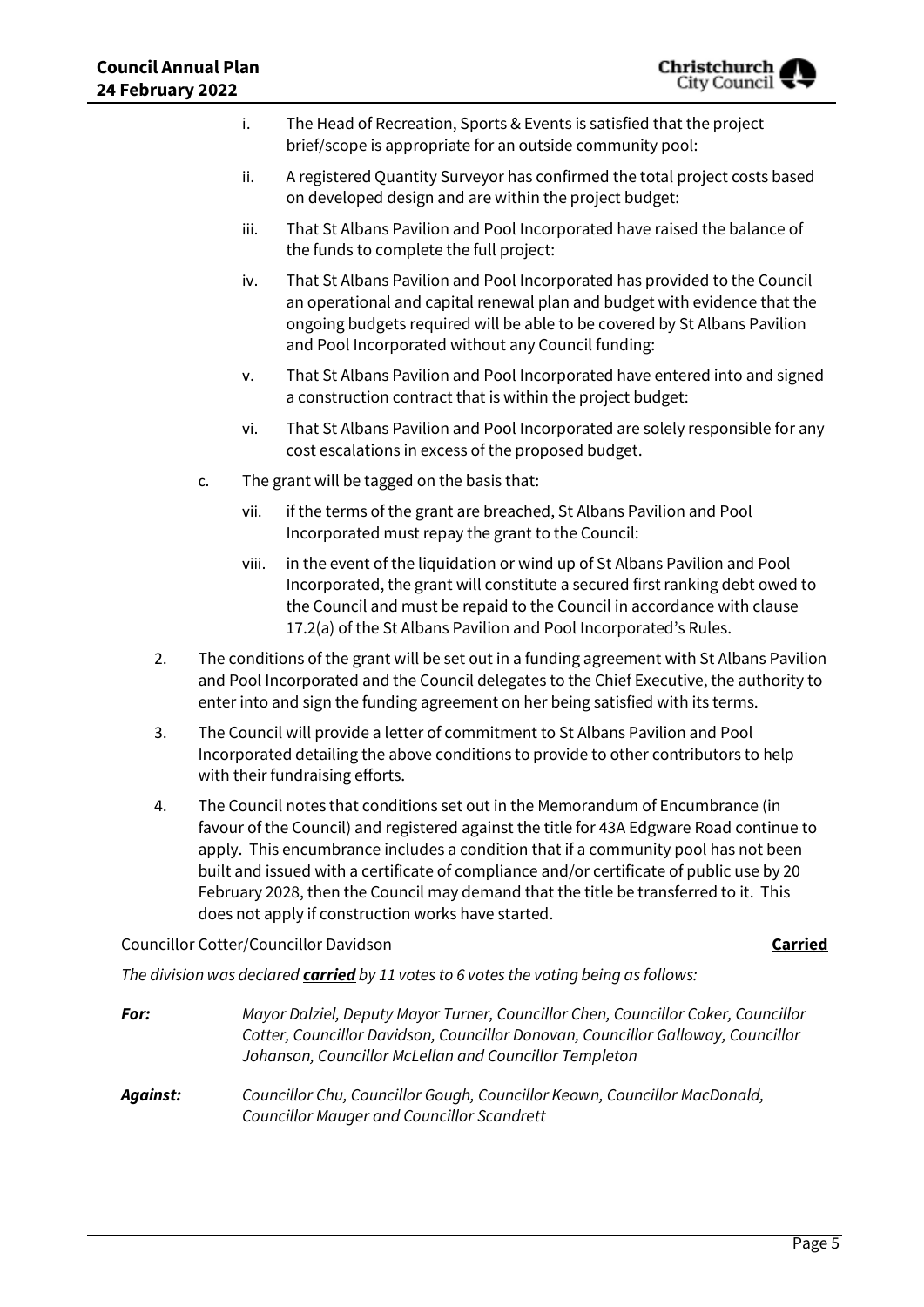### **Council Resolved CAPL/2022/00008**

# **Amendment 3. Phillipstown Community Centre**

That the Council:

1. Amends the Long Term Plan to add the Phillipstown Community Centre project with funding of \$245,346 in year 2029/30 and 3,461,450 in year 2030/31.

Councillor Johanson/Councillor McLellan **Carried**

Councillors Chu, Davidson, Gough, Keown, MacDonald and Scandrett requested that their votes against the resolution be recorded.

# **Council Resolved CAPL/2022/00009**

# **Amendment 4. Water Quality Improvements**

That Council:

- 1. Amends the Long Term Plan to add funding for the following project to improve water quality over the next three years (2023-2025):
	- a. CPMS ID: 973- Nottingham Stream \$1,950,000
	- b. Opex: waterways planning capacity and community delivery \$375,000

Councillor Johanson/Councillor Cotter **Carried**

Councillors Chu, Gough, Keown, MacDonald, Mauger and Scandrett requested that their votes against resolution 1a be recorded.

Councillors Chu, Donovan, Keown, Gough, MacDonald and Mauger requested that their votes against resolution 1b be recorded.

### **Council Decision**

### **Amendment 4. Water Quality Improvements (continued)**

That Council:

- 2. Amends the Long Term Plan to add funding of \$19,218,000 of capex and \$375,000 opex towards the following projects to improve water quality over the next three years (2023- 2025):
	- a. CPMS ID: 50664- Progamme- SW Waterway Ecology and Water Quality Improvement – \$2,236,000
	- b. CPMS ID: 41987- SW Addington Brook and Riccarton Drain Filtration Devices \$3,065,000
	- c. CPMS ID: 19398- Heathcote SMP- \$4,897,000
	- d. CPMS ID: 41897- SW Horners Kruses Basin- \$4,025,000
	- e. CPMS ID: 45211- Styx SMP Provisional Project

Councillor Johanson/Councillor Cotter **Lost**

*The division was declared lost by 2 votes to 15 votes the voting being as follows:*

*For: Councillor Coker and Councillor Johanson*

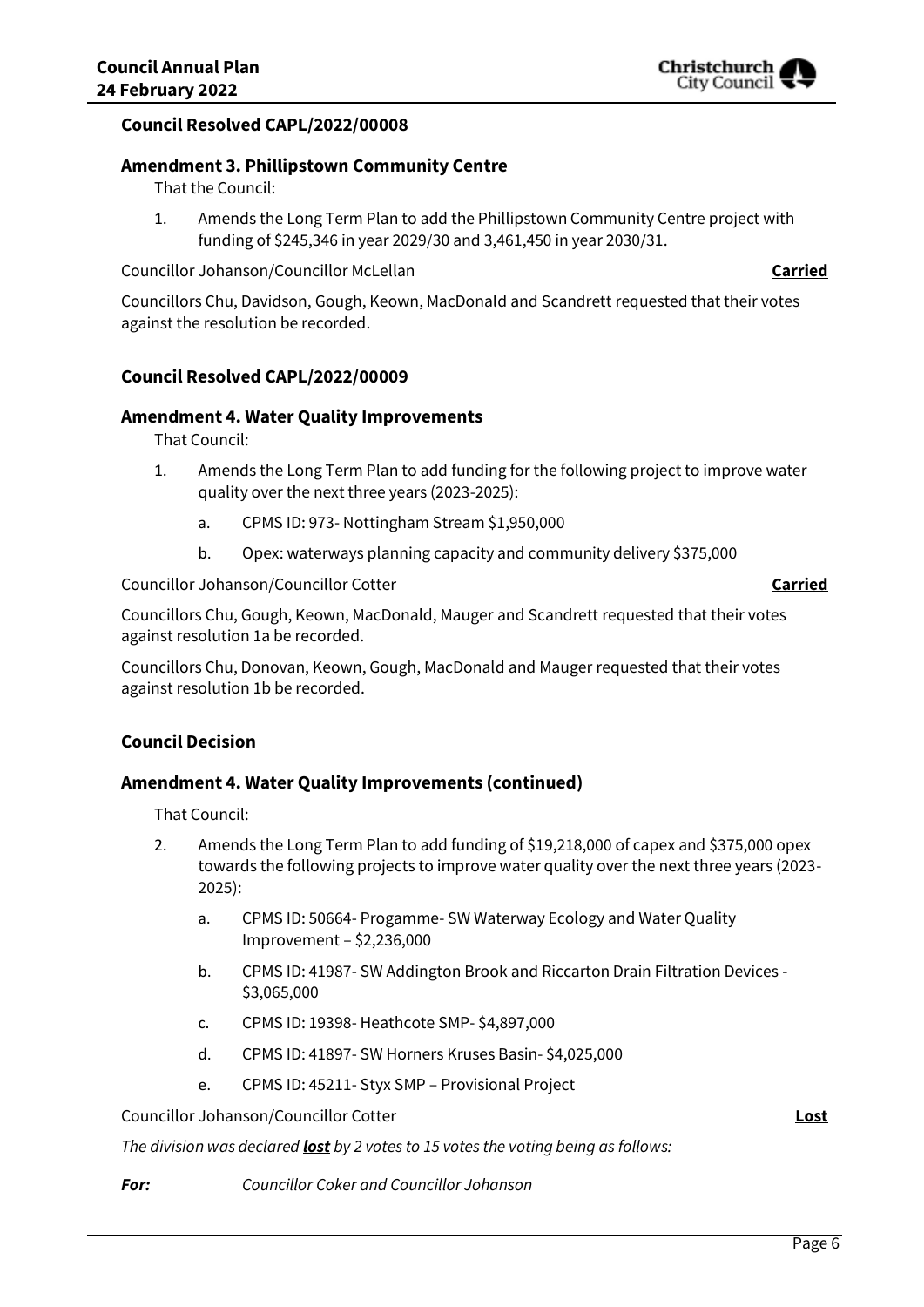*Against: Mayor Dalziel, Deputy Mayor Turner, Councillor Chen, Councillor Chu, Councillor Cotter, Councillor Davidson, Councillor Donovan, Councillor Galloway, Councillor Gough, Councillor Keown, Councillor MacDonald, Councillor Mauger, Councillor McLellan, Councillor Scandrett and Councillor Templeton*

# **Council Decision**

### **Amendment 5. Off Street Car parking fees**

That Council:

1. Reduces its off street car parking charges at Lichfield Street and the Art Gallery Car parking building to \$2 per hour.

Councillor Johanson/Councillor Keown **Lost**

*The division was declared lost by 8 votes to 9 votes the voting being as follows:*

*For: Councillor Chen, Councillor Chu, Councillor Gough, Councillor Johanson, Councillor Keown, Councillor MacDonald, Councillor Mauger and Councillor Scandrett*

*Against: Mayor Dalziel, Deputy Mayor Turner, Councillor Coker, Councillor Cotter, Councillor Davidson, Councillor Donovan, Councillor Galloway, Councillor McLellan and Councillor Templeton*

### **Council Decision**

### **Amendment 6. Cutler Park**

That Council:

1. Makes budget provision of \$100,000 to renew Cutler Park playground.

Councillor Johanson/Councillor McLellan **Lost**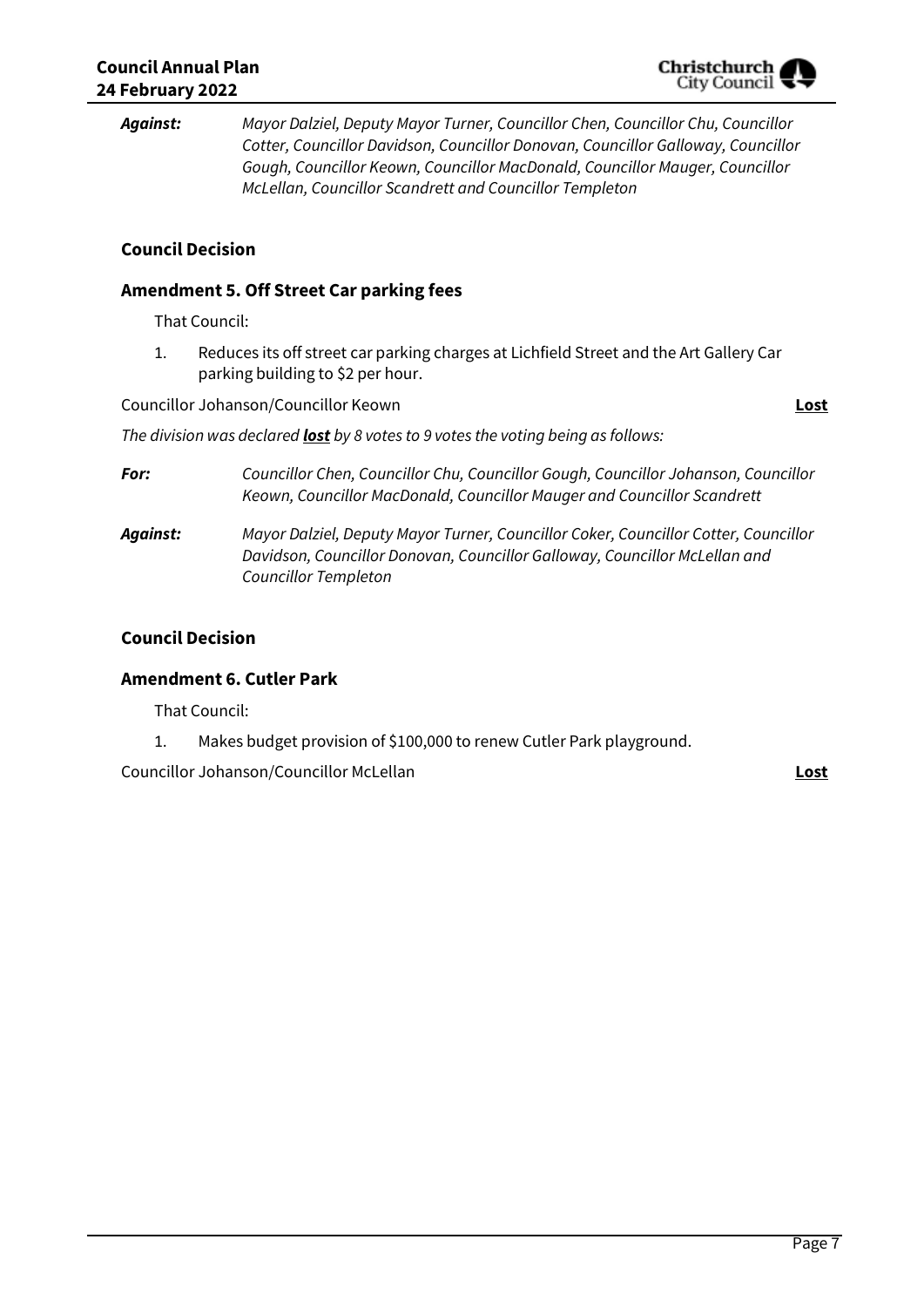### **Amendment 7. Gloucester Street**

The following amendment was Moved by Councillor Johanson and Seconded by Councillor Mauger:

1. AAC CPMS ID 18371 - That this budget is reduced to \$500,000 and that the balance of \$2.9 million is put towards the Ferry Rd (Phillipstown section) for safety and amenity improvements, the Opawa Rd village safety and amenity improvements, Radley Street (Garlands Rd to Ferry Rd) safety and amenity improvements and roading maintenance in the east.

Councillor Johanson/Councillor Mauger

With the agreement of the Mover and Seconder the amendment was updated to the following:

### **Council Resolved CAPL/2022/00010**

### **Amendment 7. Gloucester Street**

That the Council:

1. Requests staff to provide further information on the AAC Gloucester Street project CPMS ID 18371 and reprioritising options for other suburban projects.

Councillor Johanson/Councillor Mauger **Carried**

Councillors Cotter, Davidson, Donovan, Galloway, McLellan and Templeton requested that their votes against the resolution be recorded.

### **Council Decision**

### **Amendment 8. Trees**

That Council amends the Long Term Plan in the draft annual plan to include:

- 1. \$50,000 on for district planning advice relating to improving protection of trees.
- 2. \$150,000 for installing purpose-built tree pits to support large mature trees and planting in suitable spaces within low canopy areas.

Councillor Johanson/Councillor Cotter **Lost**

Councillor Johanson requested that his vote for the resolution be recorded.

### **Council Decision**

### **Amendment 9. Rubbish Bin Removal from Parks**

That Council:

1. Consults on the level of service change as part of its proposed draft annual plan.

Councillor Johanson/Councillor Keown **Lost**

### **Attachments**

A AP22/23 - Councillor proposed amendments and Officer advice [⇨](../../../RedirectToInvalidFileName.aspx?FileName=CAPL_20220224_MAT_7378.PDF#PAGE=3)

The meeting adjourned at 5pm and reconvened at 5.12pm.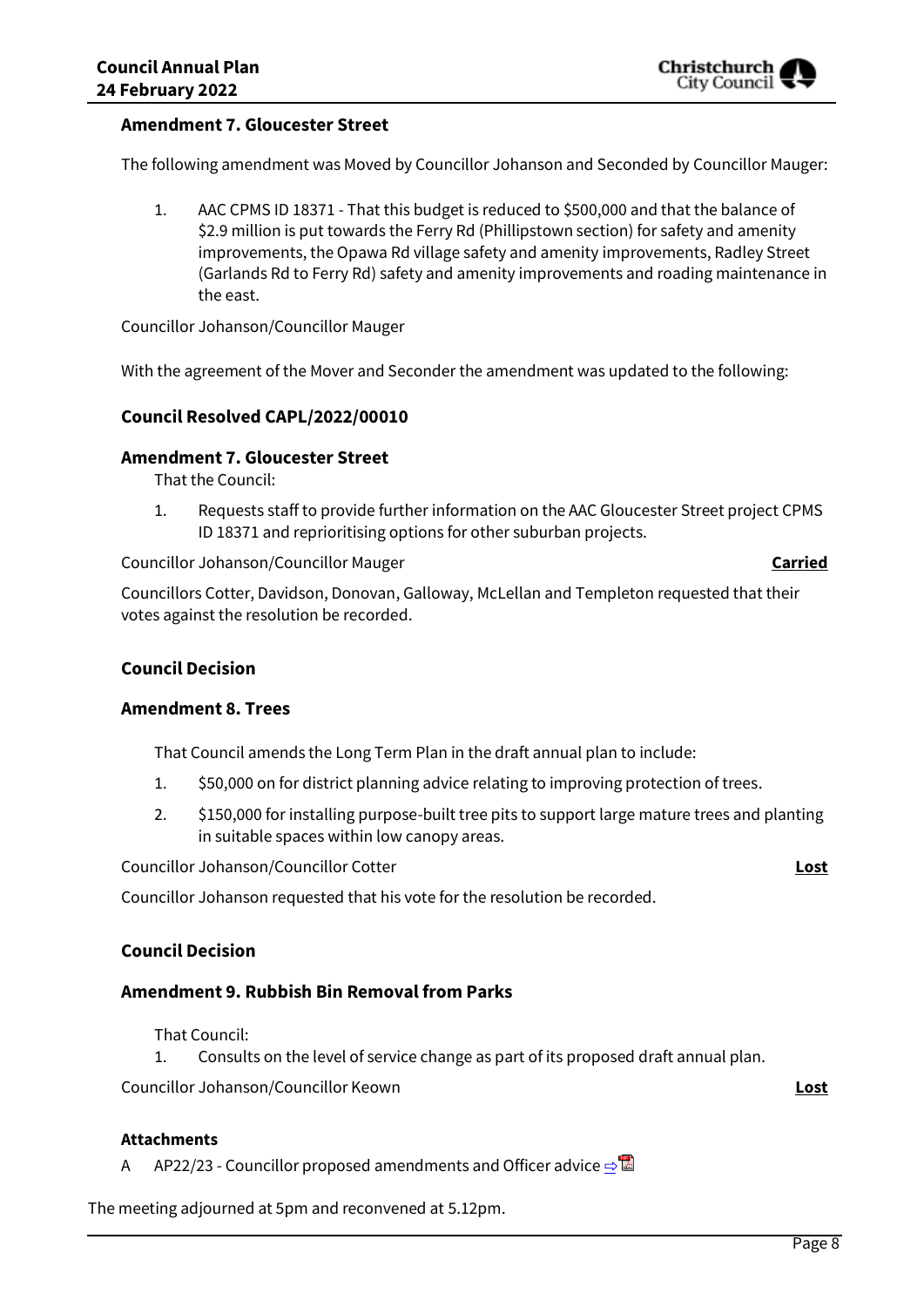

# **3. Continued. Draft Annual Plan 2022/23**

After all amendments had been considered the following substantive motion was reached.

### **Council Resolved CAPL/2022/00011**

That the Council:

- 1. Notes the following recommendations of the Council's Audit and Risk Management Committee at its meeting on 14 February 2022:
	- a. That the Committee has reviewed the general checklist and sign-off by management, including significant forecasting assumptions, in respect of the information that provides the basis for the Draft 2022/23 Annual Plan.
	- b. Advises the Council that in the Committee's opinion an appropriate process has been followed in the preparation of this information.
- 3. Notes that the information included in resolution 2 above includes the following proposals which are referenced in resolution 6:
	- a. wheelie bin kerbside collection area changes and "opt out" arrangements (as set out in the funding impact statement);
	- b. a new general rate differential for vacant central city land (as set out in the funding impact statement);
	- c. a new policy on the remission and postponement of rates on Maori freehold land;
	- d. other changes to the Council's revenue and financing and rates remissions policies.
- Authorises the General Manager Resources and Assistant Chief Executive Officer to make 4. any non-material changes to the documents and/or information attached to or referred to in the staff report.
- 5. Adopts the Ōtākaro Avon River Corridor activity plan, as a collation of the contributions to this work included in other Council activities (Attachment K).

Mayor/Deputy Mayor **Carried**

### **Council Decision**

That the Council:

- 2. Approves and adopts for consultation the following attachment:
	- g1. Proposed Fees and Charges Increased children's swim fees including lessons;

Mayor/Deputy Mayor **Lost**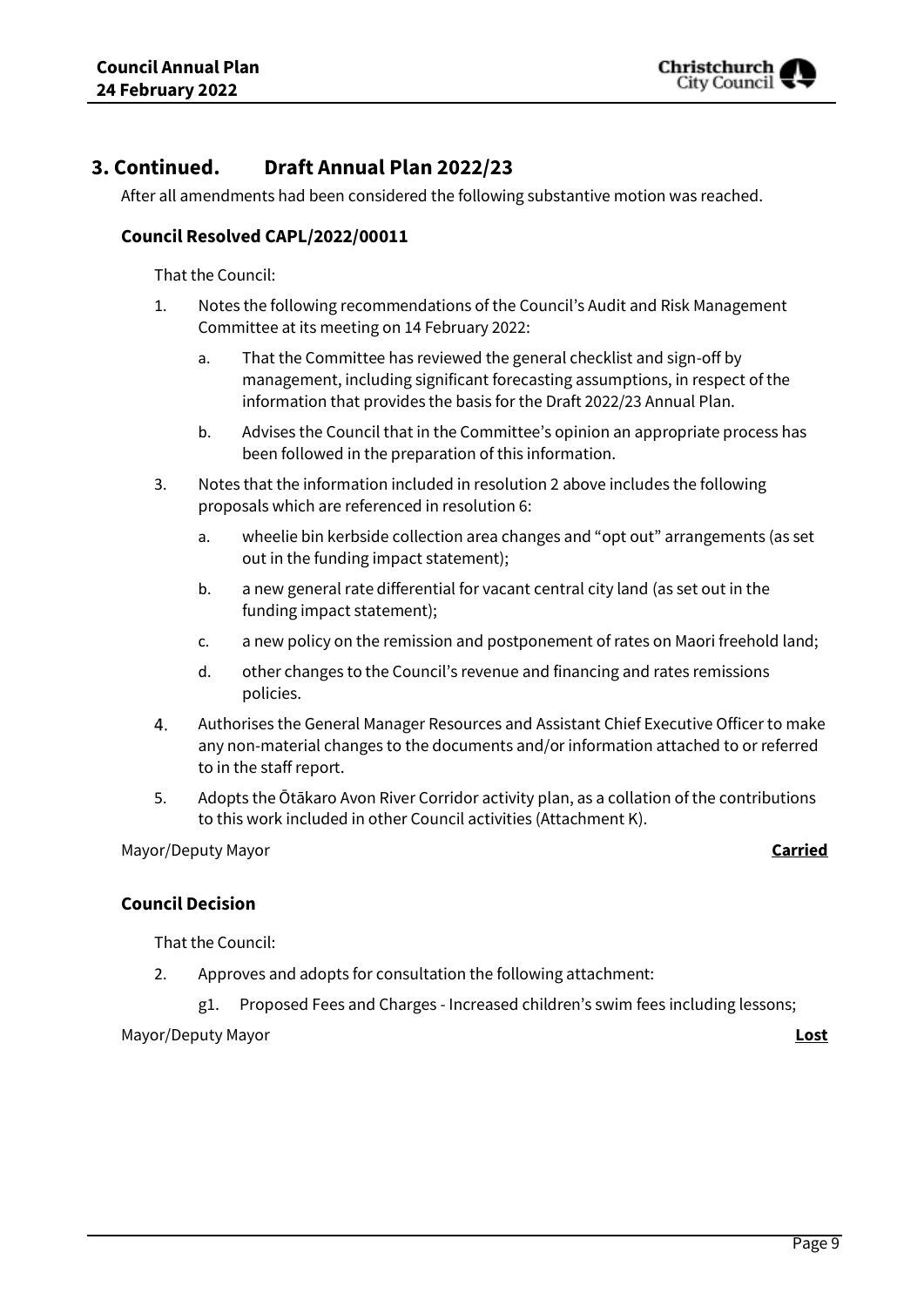

### **Council Resolved CAPL/2022/00012**

That the Council:

- 2. Approves and adopts for consultation the information contained or referred to in the staff report which provides the basis for the Draft 2022/23 Annual Plan and proposed changes to revenue, financing and rating policies, together with any amendments made by resolution at the meeting, and which includes the following attachments:
	- a. Financial Overview, including changes to the Financial Statements and Funding Impact Statement contained in the Long Term Plan 2021-2031;
	- b. Funding Impact Statement, including Rating information;
	- c. Financial Prudence Benchmarks;
	- d. Proposed Capital Programme, including changes;
	- e. Proposed Changes to Levels of Service;
	- f. Prospective Financial Statements;
	- g2. Proposed Fees and Charges, including changes Excluding increased children's swim fees including lessons;
	- g. Reserves and Trust Funds;
	- h. Capital Endowment Fund;
	- i. Revenue, financing and rating policies;

### Mayor/Deputy Mayor **Carried**

Councillors Chu, Gough, Johanson, Keown, MacDonald and Mauger requested that their votes against the resolutions be recorded.

# **3. Continued.Draft Annual Plan 2022/23**

### **Council Resolved CAPL/2022/00013**

- 6. Approves and adopts for public consultation the Consultation Document for the Draft 2022/23 Annual Plan (Attachment L), noting that staff will prepare and attach links to additional consultation material relating to the following proposals:
	- a. wheelie bin kerbside collection area changes and "opt out" arrangements (as set out in the funding impact statement);
	- b. a new general rate differential for vacant central city land (as set out in the funding impact statement);
	- c. a new policy on the remission and postponement of rates on Maori freehold land;
	- d. other changes to the Council's revenue and financing and rates remissions policies;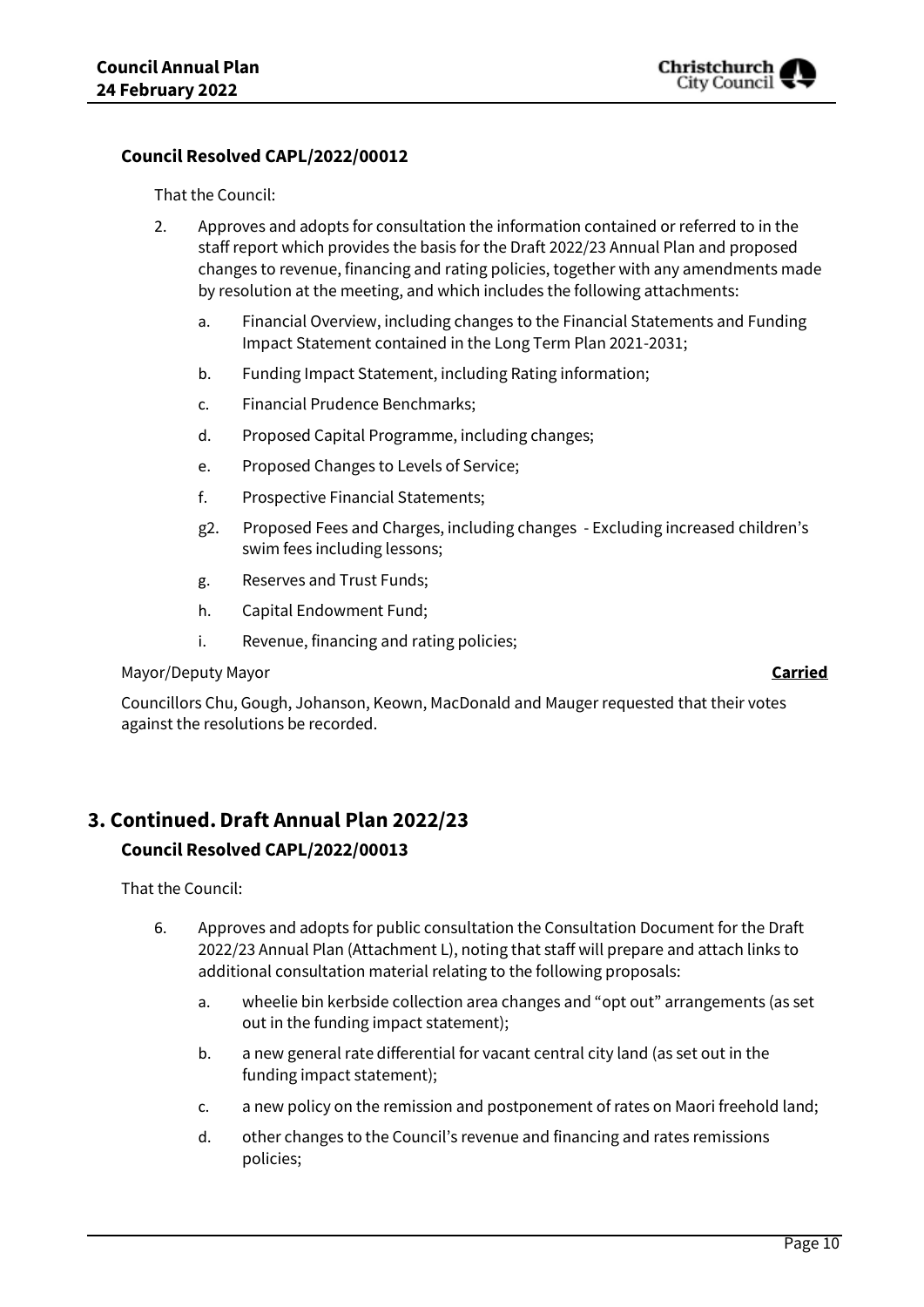- 7. Notes that the additional consultation material will include details of the proposed changes, the reasons for them and the reasonably practicable options identified.
- 8. Approves the following process for consultation:
	- a. Public Notices in The Star, The Press, and on the Council's website from 11 March 2022;
	- b. All relevant information and documents, including the updated Consultation Document, made available at Council offices, libraries, service centres, and on the Council's website on 11 March 2022;
	- c. The period for making submissions will run from 11 March 2022 to 11:59pm on 18 April 2022;
	- d. For people who indicate they wish to, opportunities will be provided for them to present oral submissions;
	- e. Oral submissions will be heard in May 2022;
	- f. All submissions will then be considered by the Council before it meets on Tuesday 21 June 2022 to adopt the Annual Plan 2022/23.

Mayor/Deputy Mayor **Carried**

# **Resumption of Standing Orders**

### **Council Resolved CAPL/2022/00014**

That Standing Orders 17.5, 17.6, 18.1, 18.8 and 18.9 now apply.

Mayor/Deputy Mayor **Carried**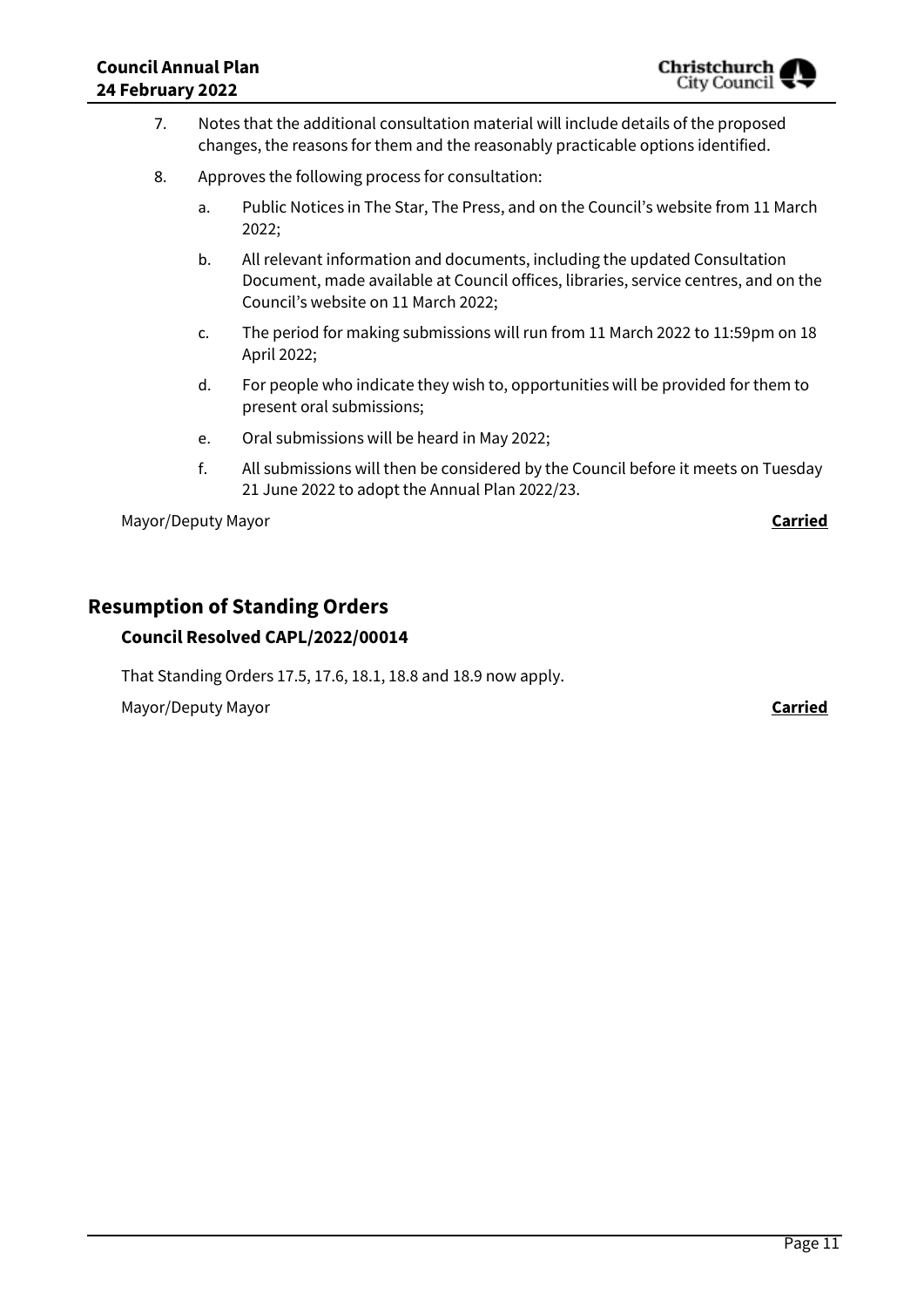# **3. Draft Annual Plan 2022/23 - Substantive Motion including all carried amendments**

*Secretarial Note: For convenience below is the full substantive motion containing all carried amendments to be included in the draft 2022/23 Annual Plan. Please refer to the individual items above for the voting records.* 

- 1. Notes the following recommendations of the Council's Audit and Risk Management Committee at its meeting on 14 February 2022:
	- a. That the Committee has reviewed the general checklist and sign-off by management, including significant forecasting assumptions, in respect of the information that provides the basis for the Draft 2022/23 Annual Plan.
	- b. Advises the Council that in the Committee's opinion an appropriate process has been followed in the preparation of this information.
- 2. Approves and adopts for consultation the information contained or referred to in the staff report which provides the basis for the Draft 2022/23 Annual Plan and proposed changes to revenue, financing and rating policies, together with any amendments made by resolution at the meeting, and which includes the following attachments:
	- a. Financial Overview, including changes to the Financial Statements and Funding Impact Statement contained in the Long Term Plan 2021-2031;
	- b. Funding Impact Statement, including Rating information;
	- c. Financial Prudence Benchmarks;
	- d. Proposed Capital Programme, including changes;
	- e. Proposed Changes to Levels of Service;
	- f. Prospective Financial Statements;
	- g. Proposed Fees and Charges, including changes Excluding increased children's swim fees including lessons;
	- g. Reserves and Trust Funds;
	- h. Capital Endowment Fund;
	- i. Revenue, financing and rating policies.
- 3. Notes that the information included in resolution 2 above includes the following proposals which are referenced in resolution 6:
	- a. wheelie bin kerbside collection area changes and "opt out" arrangements (as set out in the funding impact statement);
	- b. a new general rate differential for vacant central city land (as set out in the funding impact statement);
	- c. a new policy on the remission and postponement of rates on Maori freehold land;
	- d. other changes to the Council's revenue and financing and rates remissions policies.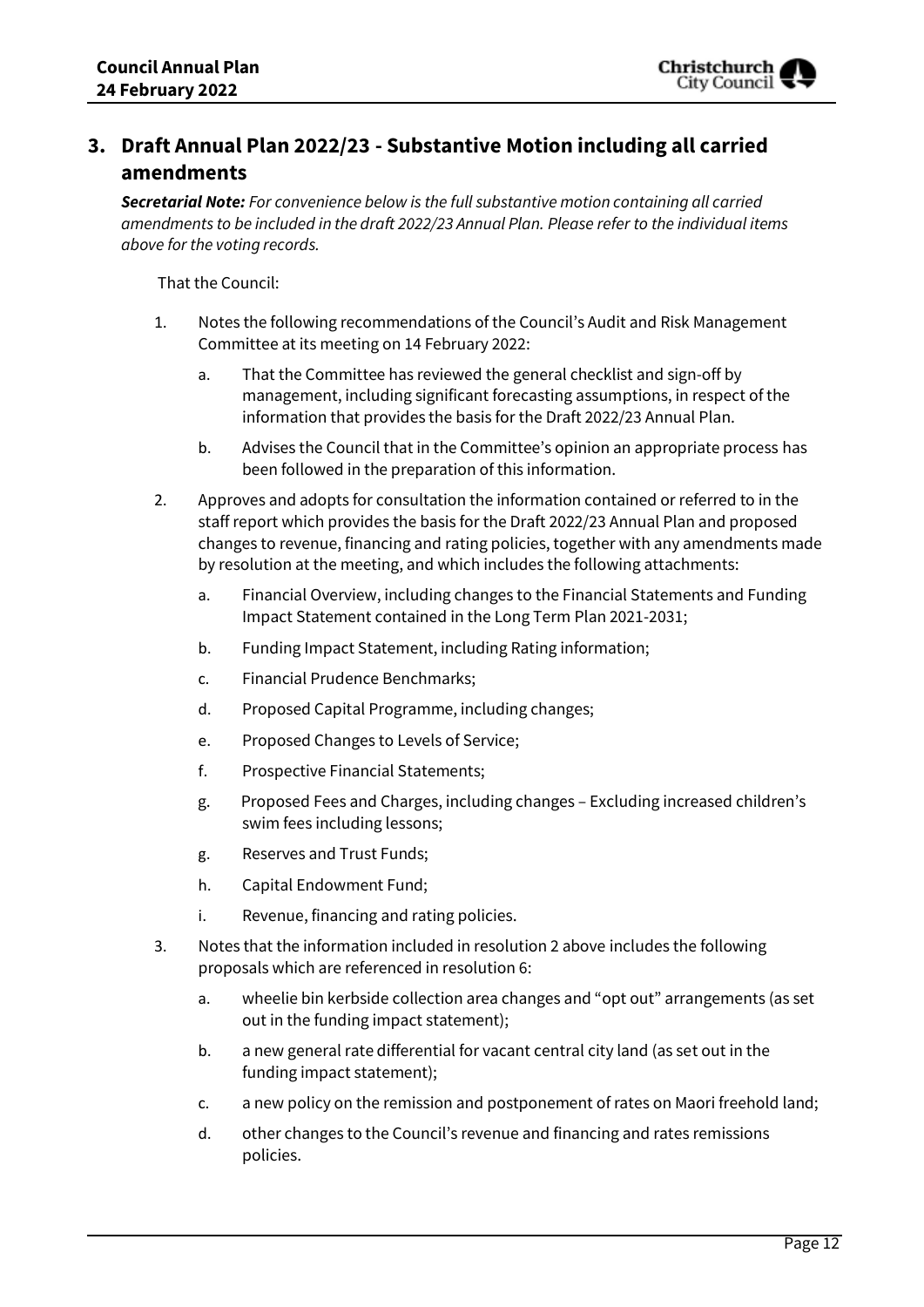- Authorises the General Manager Resources and Assistant Chief Executive Officer to make 4. any non-material changes to the documents and/or information attached to or referred to in the staff report.
- 5. Adopts the Ōtākaro Avon River Corridor activity plan, as a collation of the contributions to this work included in other Council activities (Attachment K).
- 6. Approves and adopts for public consultation the Consultation Document for the Draft 2022/23 Annual Plan (Attachment L), noting that staff will prepare and attach links to additional consultation material relating to the following proposals:
	- a. wheelie bin kerbside collection area changes and "opt out" arrangements (as set out in the funding impact statement);
	- b. a new general rate differential for vacant central city land (as set out in the funding impact statement);
	- c. a new policy on the remission and postponement of rates on Maori freehold land;
	- d. other changes to the Council's revenue and financing and rates remissions policies;
- 7. Notes that the additional consultation material will include details of the proposed changes, the reasons for them and the reasonably practicable options identified.
- 8. Approves the following process for consultation:
	- a. Public Notices in The Star, The Press, and on the Council's website from 11 March 2022;
	- b. All relevant information and documents, including the updated Consultation Document, made available at Council offices, libraries, service centres, and on the Council's website on 11 March 2022;
	- c. The period for making submissions will run from 11 March 2022 to 11:59pm on 18 April 2022;
	- d. For people who indicate they wish to, opportunities will be provided for them to present oral submissions;
	- e. Oral submissions will be heard in May 2022;
	- f. All submissions will then be considered by the Council before it meets on Tuesday 21 June 2022 to adopt the Annual Plan 2022/23.

### **Amendments to be included in the draft 2022/23 Annual Plan**

### **Amendment 1. Pukeko Centre**

- 1. As part of the draft 2022/23 Annual Plan approve a grant of \$400,000 from the Capital Endowment Fund to the Pukeko Centre to enable the facility development to proceed to a stage where it can open to the public, subject to the following conditions:
	- a. All grant funds drawn down are matched by the Pukeko centre 1:1.
	- b. No grant funding is drawn down until the project raises sufficient funds to complete to a stage where it can open to the public.
	- c. Capital Endowment funding is set aside in two instalments \$200,000 in 2022/23 and \$200,000 in 2023/24.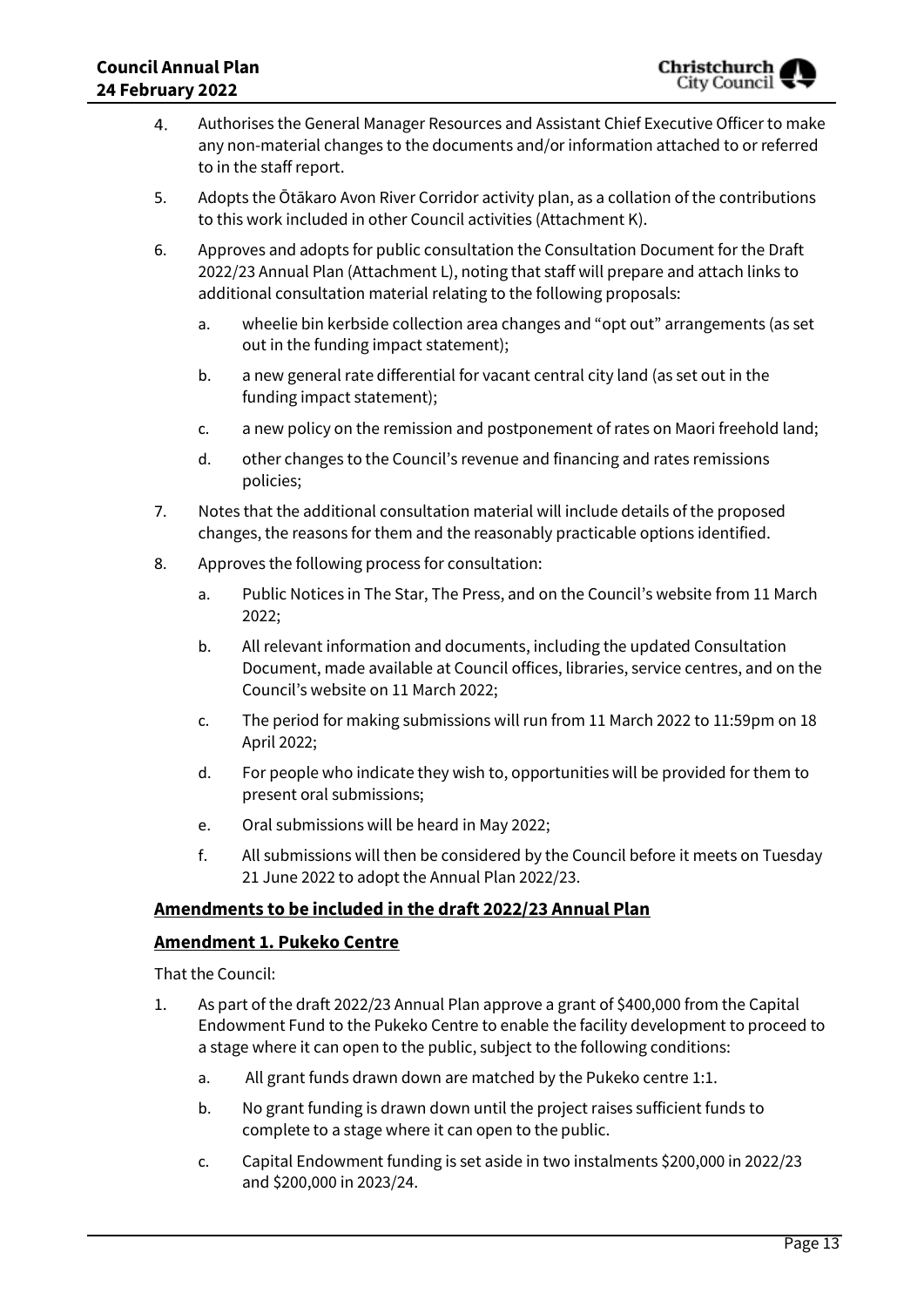### **Amendment 2. Edgeware Pool**

- 1. Noting that the Council resolved on 22 June 2018 to make a capital grant of \$1.25 million to the Edgeware Pool Group (i.e. St Albans Pavilion and Pool Incorporated) according to certain conditions, and noting that the St Albans Pavilion and Pool Incorporated have not met those conditions, the Council amends the terms of the grant as follows:
	- a. The Council grants St Albans Pavilion and Pool Incorporated a capital grant of \$3 million to be used for the construction of a community pool on land at 43A Edgeware Road, on terms set out in paragraph (b):
	- b. The grant will only be paid to St Albans Pavilion and Pool Incorporated, in instalments at agreed milestones, on confirmation that:
		- i. The Head of Recreation, Sports & Events is satisfied that the project brief/scope is appropriate for an outside community pool:
		- ii. A registered Quantity Surveyor has confirmed the total project costs based on developed design and are within the project budget:
		- iii. That St Albans Pavilion and Pool Incorporated have raised the balance of the funds to complete the full project:
		- iv. That St Albans Pavilion and Pool Incorporated has provided to the Council an operational and capital renewal plan and budget with evidence that the ongoing budgets required will be able to be covered by St Albans Pavilion and Pool Incorporated without any Council funding:
		- v. That St Albans Pavilion and Pool Incorporated have entered into and signed a construction contract that is within the project budget:
		- vi. That St Albans Pavilion and Pool Incorporated are solely responsible for any cost escalations in excess of the proposed budget.
	- c. The grant will be tagged on the basis that:
		- vii. if the terms of the grant are breached, St Albans Pavilion and Pool Incorporated must repay the grant to the Council:
		- viii. in the event of the liquidation or wind up of St Albans Pavilion and Pool Incorporated, the grant will constitute a secured first ranking debt owed to the Council and must be repaid to the Council in accordance with clause 17.2(a) of the St Albans Pavilion and Pool Incorporated's Rules.
- 2. The conditions of the grant will be set out in a funding agreement with St Albans Pavilion and Pool Incorporated and the Council delegates to the Chief Executive, the authority to enter into and sign the funding agreement on her being satisfied with its terms.
- 3. The Council will provide a letter of commitment to St Albans Pavilion and Pool Incorporated detailing the above conditions to provide to other contributors to help with their fundraising efforts.
- 4. The Council notes that conditions set out in the Memorandum of Encumbrance (in favour of the Council) and registered against the title for 43A Edgware Road continue to apply. This encumbrance includes a condition that if a community pool has not been built and issued with a certificate of compliance and/or certificate of public use by 20 February 2028, then the Council may demand that the title be transferred to it. This does not apply if construction works have started.